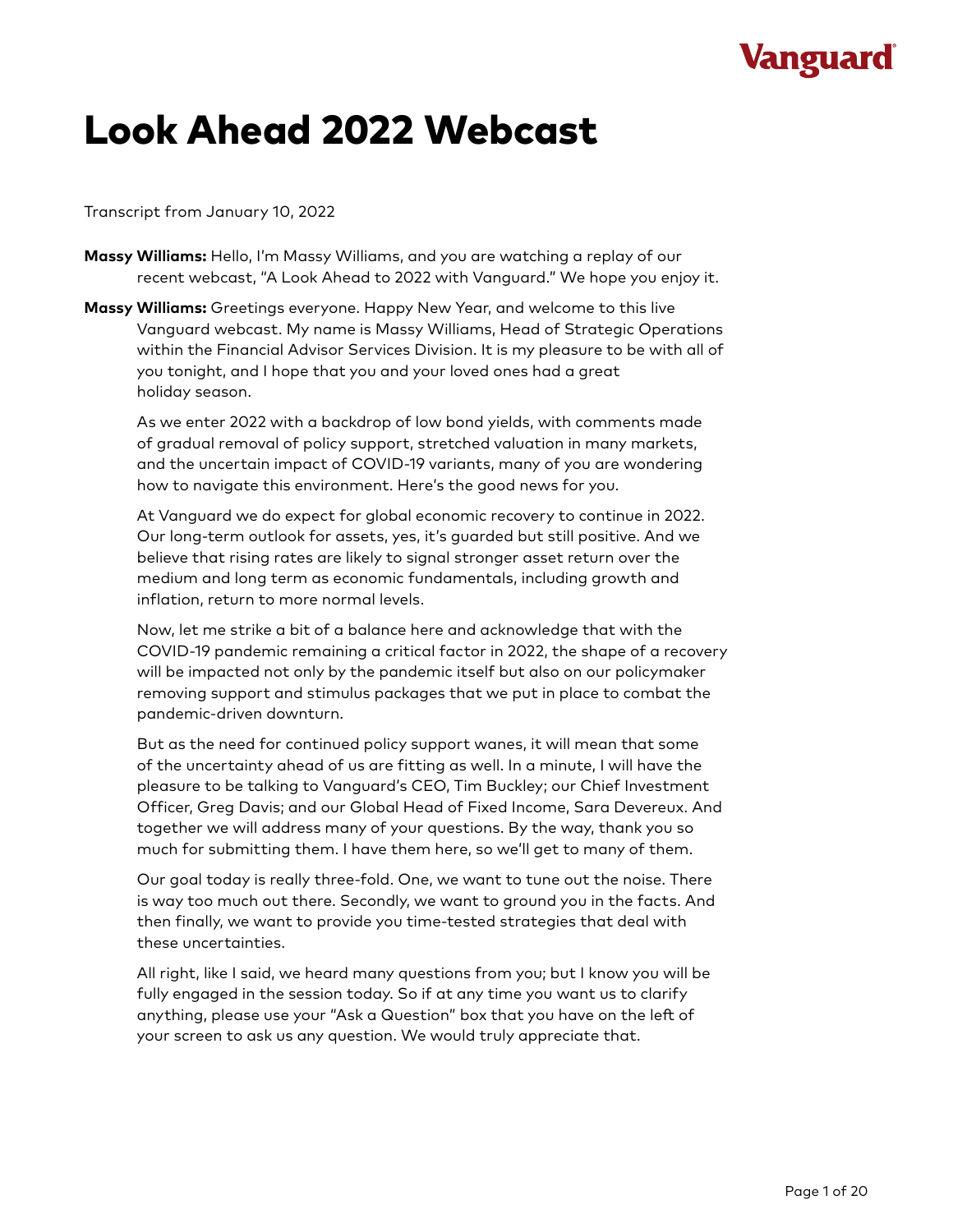Now before we get started, a few housekeeping notes for you. There are two icons on your screen. The blue one is for any technical help that you will need from us tonight, and then you will have another green one on your screen. Please click on that if you want any additional information on the topics that we will be addressing tonight or if you want to have access to our economic and market outlook paper titled, "Striking a Balance," and we will address that in a moment.

All right, with that, let me turn to our guests: Tim. Greg, Sara. Welcome, Happy New Year.

**Tim Buckley:** Happy New Year.

**Sara Devereux:** Great to be here.

**Tim Buckley:** Great to be here, and Happy New Year to all our clients.

- **Massy Williams:** So great to see all of you.
- **Tim Buckley:** And Massy, look, with your opening, I'm not sure we can add much value to it; so you kind of nailed down the opening. We'll see what we can do.
- **Massy Williams:** Well, you will just deep dive into everything I just said, right?

**Sara Devereux:** Sounds good.

**Massy Williams:** All right, we are in great company here. So now we're going to go to you, Tim, so that you can really ground us for this conversation. We have received thousands of questions, and many of them are about navigating this current environment.

Janice from New Jersey – hello Janice; I hope you had a great start of a year – is asking us, "Will Vanguard shareholders be able to rest assured the way we have been in the past?" So what's your answer to that?

**Tim Buckley:** Well, Massy, like first, I think Janice captured, as you said, the feelings of so many. But sitting with you and my colleagues here, I don't think any of us have ever been able to rest assured about where the markets will go in the future, fair enough.

Janice should think about, like investing is about embracing uncertainty. You've got to realize uncertainty is going to be there. We face risks all the time. Some of them are familiar. Greg, I think about high equity valuations. I don't know how many times I've talked about those. Some are less certain. Think about the past of Omicron. Some have what you think is an established playbook, Sara, like inflation; right, you think, okay, there's a playbook there. There are other risks that, you know, we talk about them, but they never seem to materialize. The high level of U.S. government debt. So there's so many risks that you face each and every year, it's almost impossible to figure out where the market in that given year will go.

You might be able to figure it out in a vacuum. So in a vacuum you could take one variable and figure out how's it going to influence the market. But figuring out all of them? It really, close to impossible. Definitely a fool's errand to try to do it.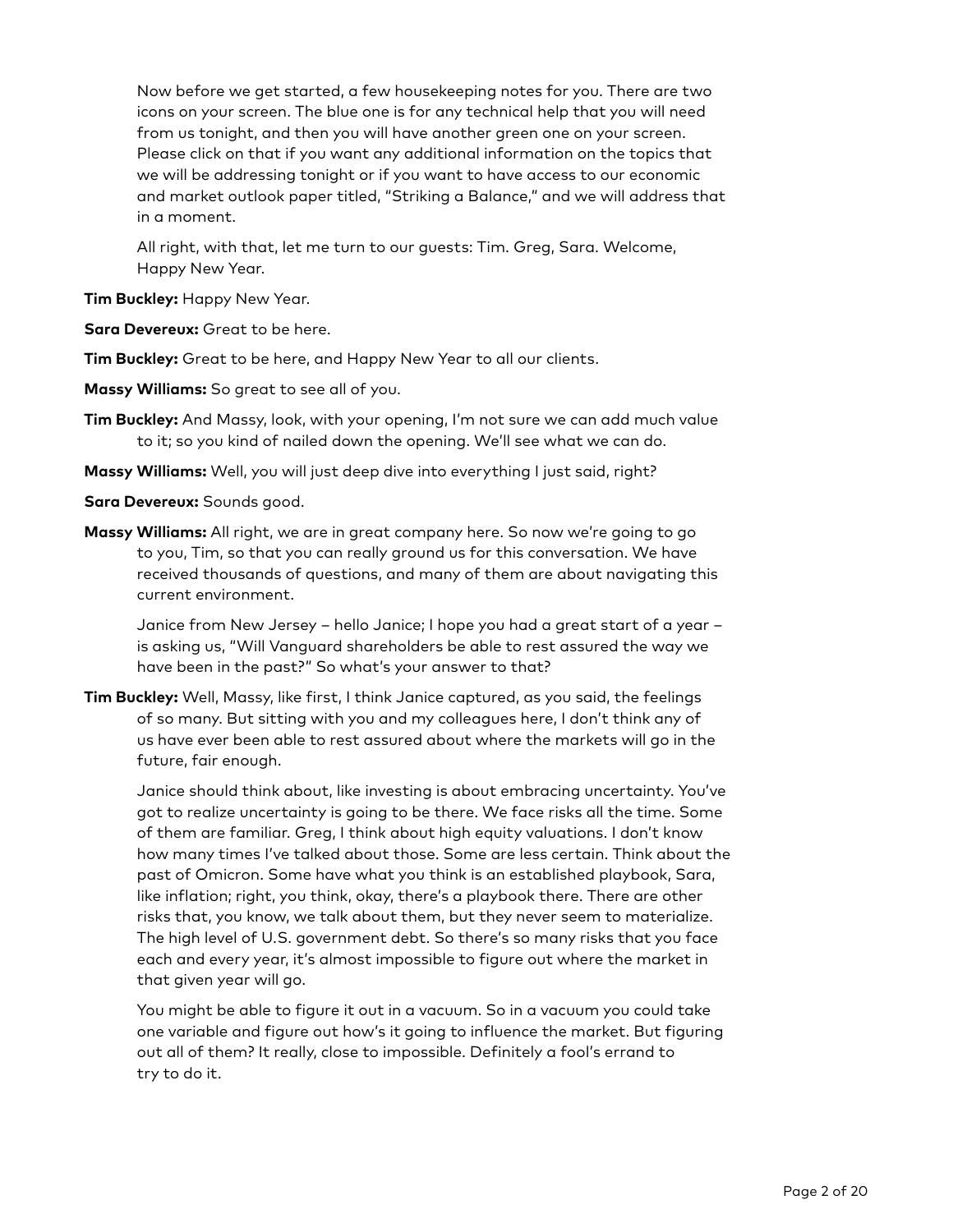So we always start with asset allocation. Right, stick to your asset allocation. I've got some bond friends to the right of me, and we know a lot of our questions are all about, "Am I going to lose money in bonds?" Well don't abandon bonds just because rates are going up. They're your airbag. Again, they're your airbag for when the equity markets crash. And speaking of equity, and I'm not saying that they will this year, but they have a tendency to do that at times.

But speaking of equity markets, I know Greg's probably going to talk about your different returns you'll get from different markets, and don't try to get too cute and time that. Like just own them all because we have really, I've done this for ten years; and I don't want you to hold us to our predictions by the U.S. versus international growth versus value. But if you look at all the markets, we've been very accurate about what you should expect in your returns. So hold all of those markets.

And then the other aspect, we always talk about this, right, is there are certainties in investing; but they're very rare. There's like two of them I can think of. One is if you have high cost, they're coming out of your returns. So keep your costs low. Right, that's one element you can control. The second thing is you'll never regret saving more. We always tell clients that, "Just save more." If you're worried about the future, save a little bit more. Spend a little less because if you have a bear market, you'll be glad you did it. If you have a bull market, you'll be pretty happy.

Massy, you hit another one we always tell people. Like tune out the noise. Tune out that noise that you're going to hear in the marketplace. If you hear the pundits talking about, Sara, you hear them all the time, right? Well let me tell you the portfolio for inflation environment or for rising rates. Like everyone has the perfect portfolio looking back. Here's the portfolio you should have held in the early '80s or here's the portfolio you should have held when rates were rising up prepandemic. Like everyone can figure that out, but we don't know what that future will hold. So as we look forward, treat that future with humility, and do those things that we talked about, about keeping your portfolio diversified, controlling your costs.

Let me add one more element here. Like these things are all themes we'll dive deeper into as we talk this evening. They are more predictable. It's predictable that we're going to say these things if you have tuned in before. In fact, my sister watches every year with her family. Hi, Cath. She watches every year with her family, and she says we're so predictable – they love hearing it. They love hearing the long-term strategies that they've come up with a game of Bingo for all the different terms that we'll use. I think I've used diversify a few times now, so everyone's got that part of the sheet covered.

But for us, hey, you know what, we could sit here tonight and have a really fun conversation and talk about speculative strategies; and it would be entertaining. But for us, it's a lot more rewarding to talk about how to get people to a comfortable retirement, to a better retirement than they would otherwise. That's why you're going to hear much more around the typical Vanguard philosophy and why this is the perfect time for it.

**Massy Williams:** Yes, and thank you, Tim. And it may be predictable, but I feel like those are the time-tested investment principles that we have out there.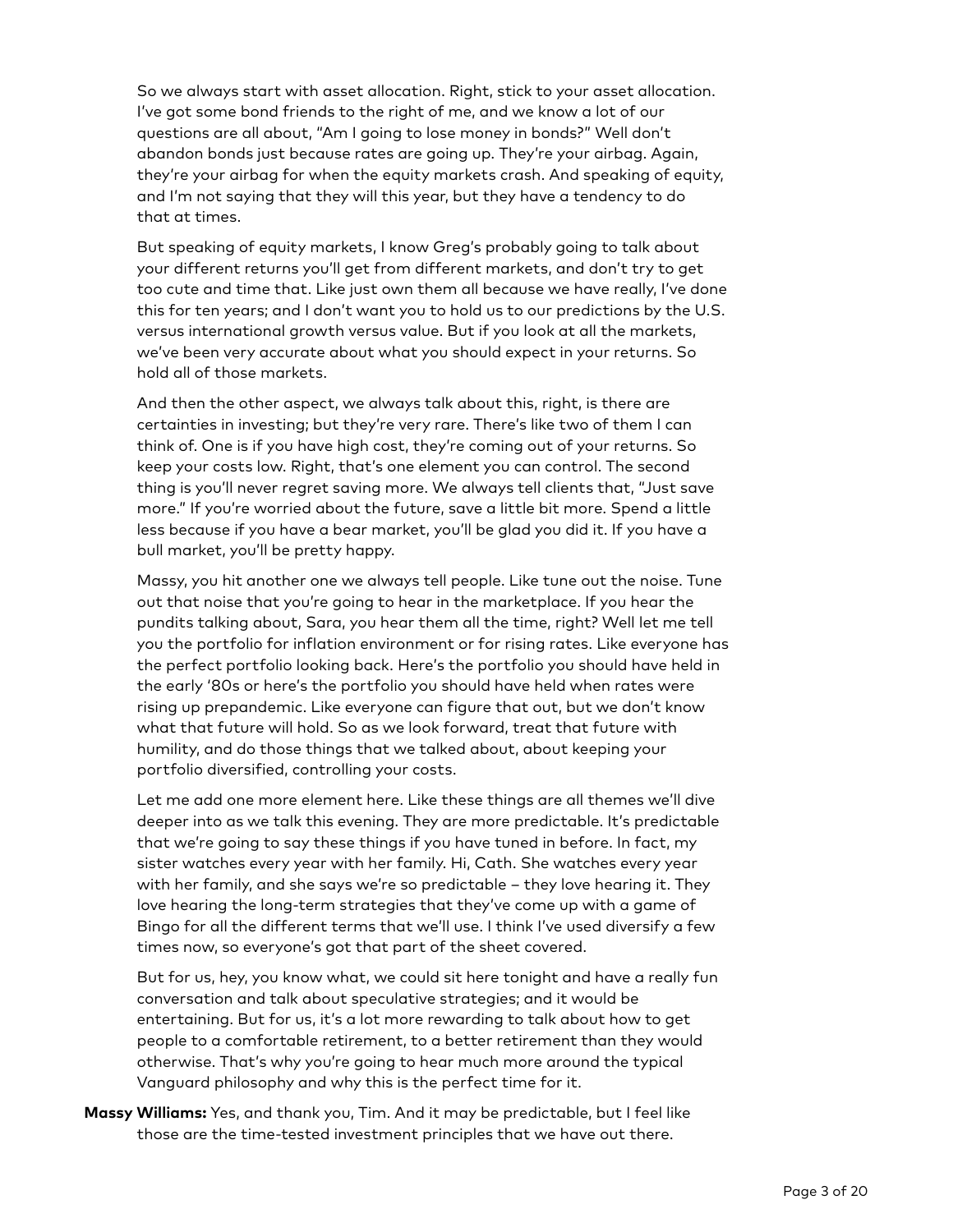**Tim Buckley:** Time-tested for sure. I've seen them for 30 years.

**Massy Williams:** Absolutely, so thank you for that. And we will actually try to see what's top of mind now for a viewer live with us. So you will have your first poll questions. You should see that on your screen, and if at any time you need to use the closed caption, you can also see that at the bottom of your screen. So don't forget to click on that.

But here's your first poll question. What investment topic is top of mind for you as you enter 2022? Is it the economic impact of COVID-19? Is it equity evaluation? In other words, do you think that stocks are priced too high? Geopolitical concern, inflation, interest rates? Well, let us know. I am monitoring your answers live right now, and I see a lot of it coming in. So I'll be back in a moment to tell you all your answers and discuss a bit with our panelists here.

But in the meantime, I'm going to come back to the questions that were presubmitted; and Greg, I'm going to go to you next because we received a lot of questions around-

- **Tim Buckley:** Massy, this is unfair because we don't see the answers that you see popping up on your screen.
- **Massy Williams:** I'm seeing that.

**Tim Buckley:** Greg has no idea what people are concerned about.

**Massy Williams:** Well, you know, right now, wait, I will hold up on that. I'll let you know. You will have to hold up. I get to be the only one to see it for now.

But we do have a lot of questions that were presubmitted around macroeconomic trends, so I really want to address Arlene's question. Arlene from Texas is asking, "What are our perspectives on the global economy, and how do we think those trends are actually going to impact the markets?"

**Greg Davis:** Well thanks for that question. I mean there's a number of things. First and foremost is really this aspect of we've been in an environment where there's been a tremendous amount of fiscal as well as monetary policy support in the marketplace, and that's really had an impact in terms of getting the economy running again while we're going through the midst of just a tremendous pandemic.

But what we're expecting as that policy's starting to get normalized over time, what we're expecting is more moderate economic growth, both in the U.S. as well as Europe where we're expecting about 4% or so in terms of economic growth. Even places like China that have historically had gangbuster type economic growth, we're expecting growth to slow down there as well to around 5% or so.

And then when we think about the higher levels of inflation that we've already seen because of supply chain disruptions and things of that nature, we are expecting that to start to moderate over the course of the next couple years. So when you think about our views that, again, we're not expecting the type of inflationary environment that we saw in the '70s where inflation was rising in double-digit rates. That's just not in the cards and not what we're forecasting.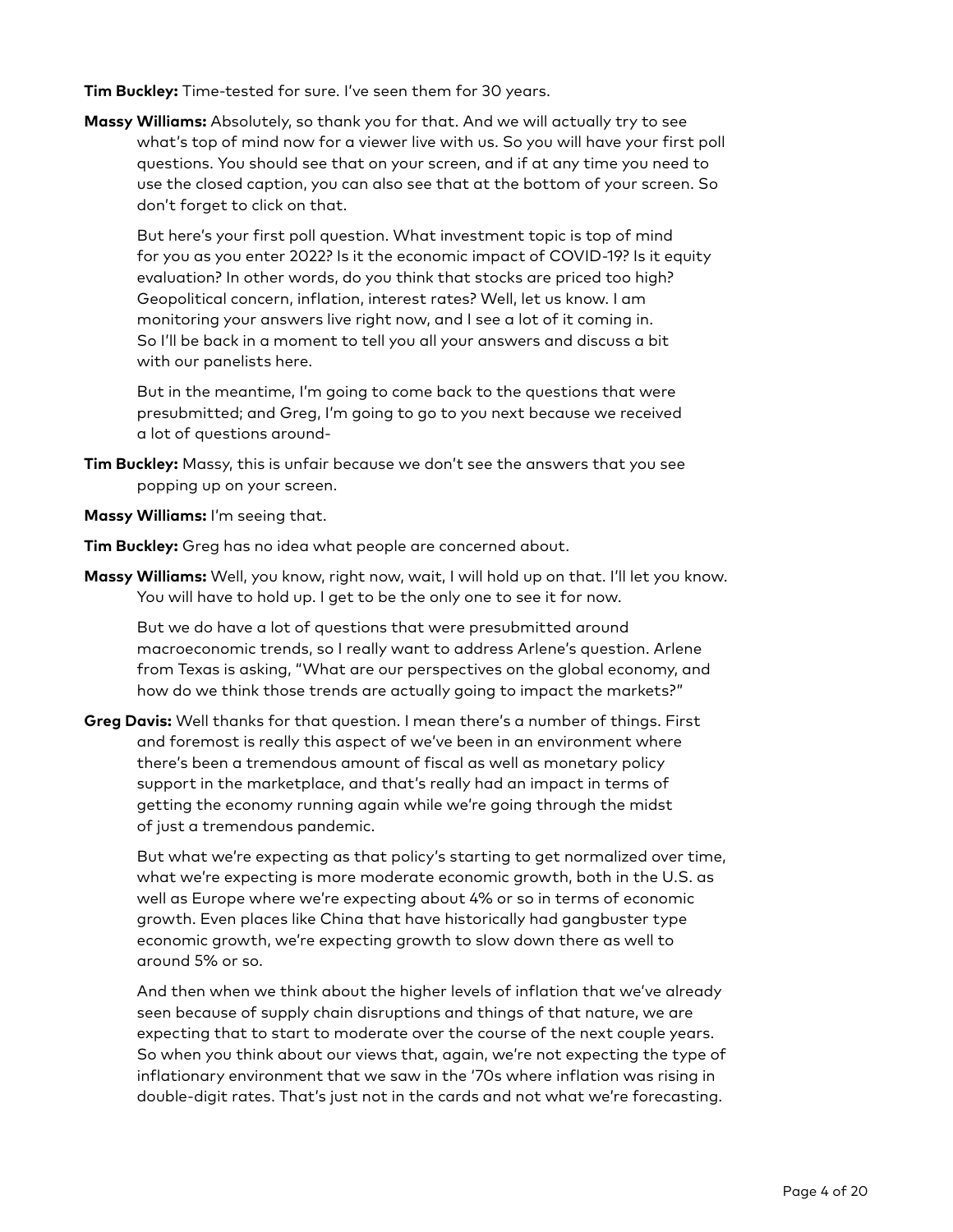Now, if we were to translate that in terms of what that means from a broad asset class return perspective, the first place that you have to start is really with valuations. And so when you look at where the equity market is today, valuations in U.S. equity markets do look stretched to us. They're at the highest levels we've seen since the dot.com era of the early and late '90s.

And so those types of things are, again, going to drive returns and our return expectations for the next decade or so. So when we look at U.S. markets, we're thinking that over the next ten years or so, that investors should expect 2 to 4%, somewhere in that type of range as our base case for equity market, U.S. equity market returns per year for the next decade or so.

Again, if you look at 2021 where we had a return in the S&P of close to 28%, you know, again, those are not sustainable returns. We were very fortunate in terms of what the equity markets have produced, not just last year, but the last decade. So it's very unlikely that we're going to see the same type of returns going forward.

And then if you take into consideration where we are from a fixed income perspective, we are starting to see the market pricing and the Federal Reserve is going to become more active, and they're going to start increasing interest rates. And so our return expectations for fixed income is ratcheted up a small amount, but we're expecting somewhere in the range of 1-1/2 to 2-1/2% over the next decade for the broad-based fixed income category as well. But thank you for the question.

**Massy Williams:** All right. Yes, thank you. And I feel like we also are seeing that policymakers are going to have to have a very delicate balance between, on one hand, supporting the economic growth environment that we have. And then on the other hand, we have to also look at inflation risk and what that means for market and financial stability. So a lot to consider there.

You said something about bond. I want to come back to that, but before that, I'm going to let you guys guess what do you think is the top topic that got the most rating here? It's an "i" word.

**Tim Buckley:** Inflation.

**Greg Davis:** Inflation.

**Sara Devereux:** Inflation.

**Massy Williams:** Inflation. You got it. So with about, close to 38%, we have inflation. We have about 13% for interest rate, 28% equity valuation, 11% economic impact of COVID-19, and then the lowest score that we got, but still close to 10% was geopolitical concerns.

So inflation top topic, followed by equity valuation. Any surprises there for any of you?

**Tim Buckley:** I think they're probably some of our top concerns out there right in the marketplace. And, Sara, I know your team's always talking about inflation. And, Greg, kind of as we look towards, you just talked about the downside of high valuations is people have to temper their return expectations.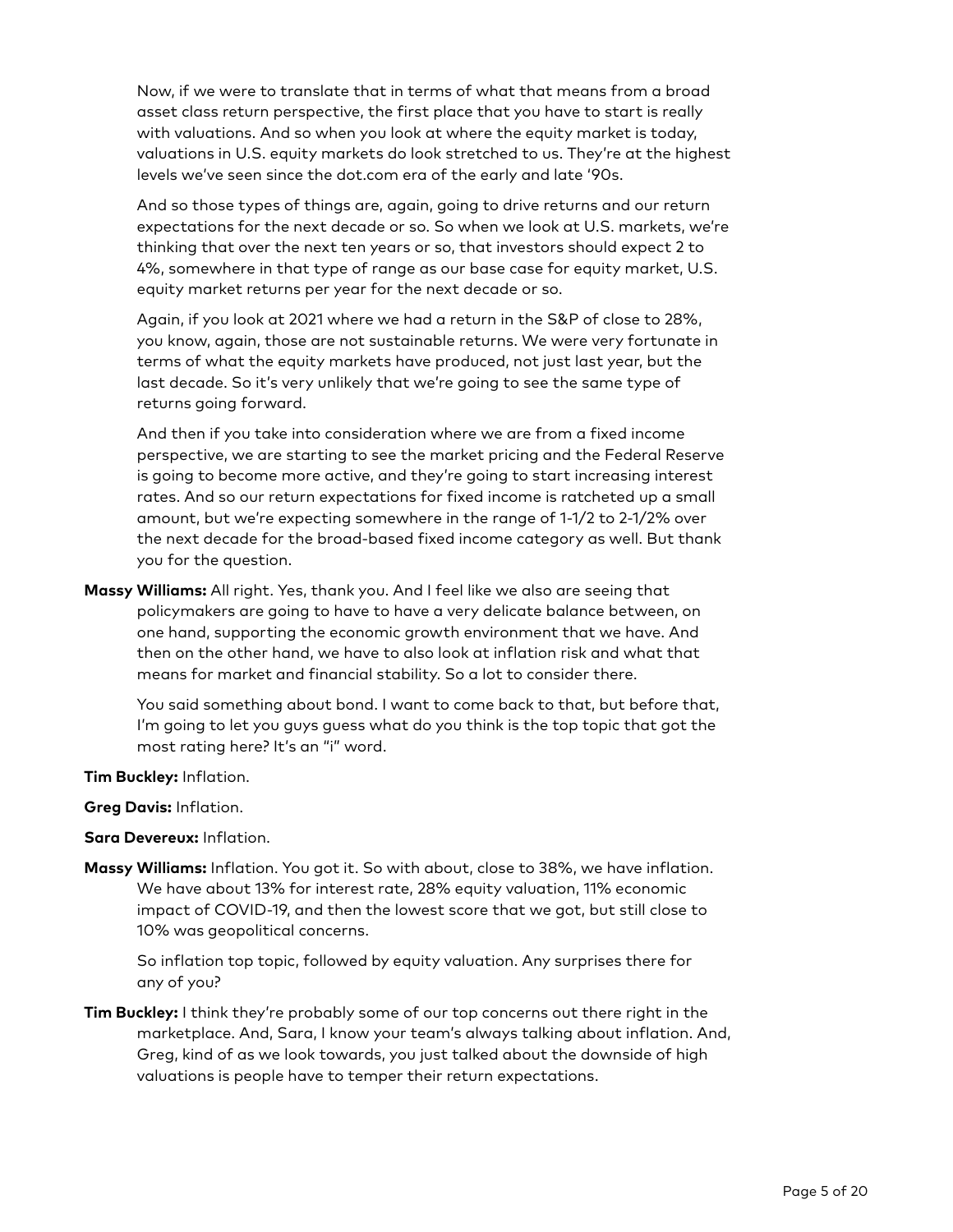And, again, it comes back to, "Hey, save more." Like because we may be wrong, but you'll be thrilled if we're wrong. If we're right about those low expectations, you will want to save more.

### **Greg Davis:** That's right.

- **Massy Williams:** Yes. I think I heard you, Greg, say something about bond volatility in the short term as we see like rising interest rates; and there was a lot of question around that. Sara, let me go to you with Richard's question. So Richard from Nebraska is wondering what to expect over the next few years based on the most recent Fed announcement to raise the rates. And I think we also can say that for many other countries where we have had like central bank come out and say that we were actually going to pull back a bit. So can you comment on that?
- **Tim Buckley:** And, Massy, I'm going to jump in, I think you said we have a thousand. Probably about 7,000 questions, of which probably 6,000 had to do with losing money in bonds.
- **Massy Williams:** With losing money on bonds, so Sara is in the right seat. That's why I had her closer to me.
- **Tim Buckley:** That's why I'm way back here, right?
- **Sara Devereux:** Well, it's a great question. Thank you for your question. Well I would say, Massy, as Greg mentioned, rising rates as policy normalizes, the central bank's starting to raise rates, is likely to result in some short-term volatility. Now, the good news is higher rates implies higher future returns. And as Greg mentioned, our fixed income outlook for the next decade has been ticking higher. It's now in the range of, returns in the range of 1-1/2 to 2-1/2%, which is higher than we thought last year.

When we look outside the U.S., you know, expected returns are going to be a little bit lower than the U.S. Now, that being said, we do find value in buying hedged global bonds because there's a diversification benefit. It helps insulate against results and risks that are specific to the U.S.

If I look at another sector of corporate credit, for example, U.S. investment grade bonds are expected to outperform Treasuries over the long term. But we would say that given where valuations are, the return that you get for taking on that excess credit risk has been chipped away. So still expected to outperform but less so than it has in the past. And then finally, I'll touch on munis. Muni rates we also expect to be going higher, largely tracking online with Treasury rates.

Now for a muni investor, this can actually be really good news because in the future this gives them potential for more tax-exempt income. So I think overall I would probably summarize it by saying, "Yes, returns are still expected to be low in fixed income markets, but if we learned one thing during the COVID-19 crisis in the market, it's that power of bonds as insulation when the equity market is selling off.

**Massy Williams:** Yes, thank you, Sara. And you don't really add bond to your portfolio to get higher return anyway. Right, like you're putting it there because it can serve as a ballast.

**Sara Devereux:** Exactly.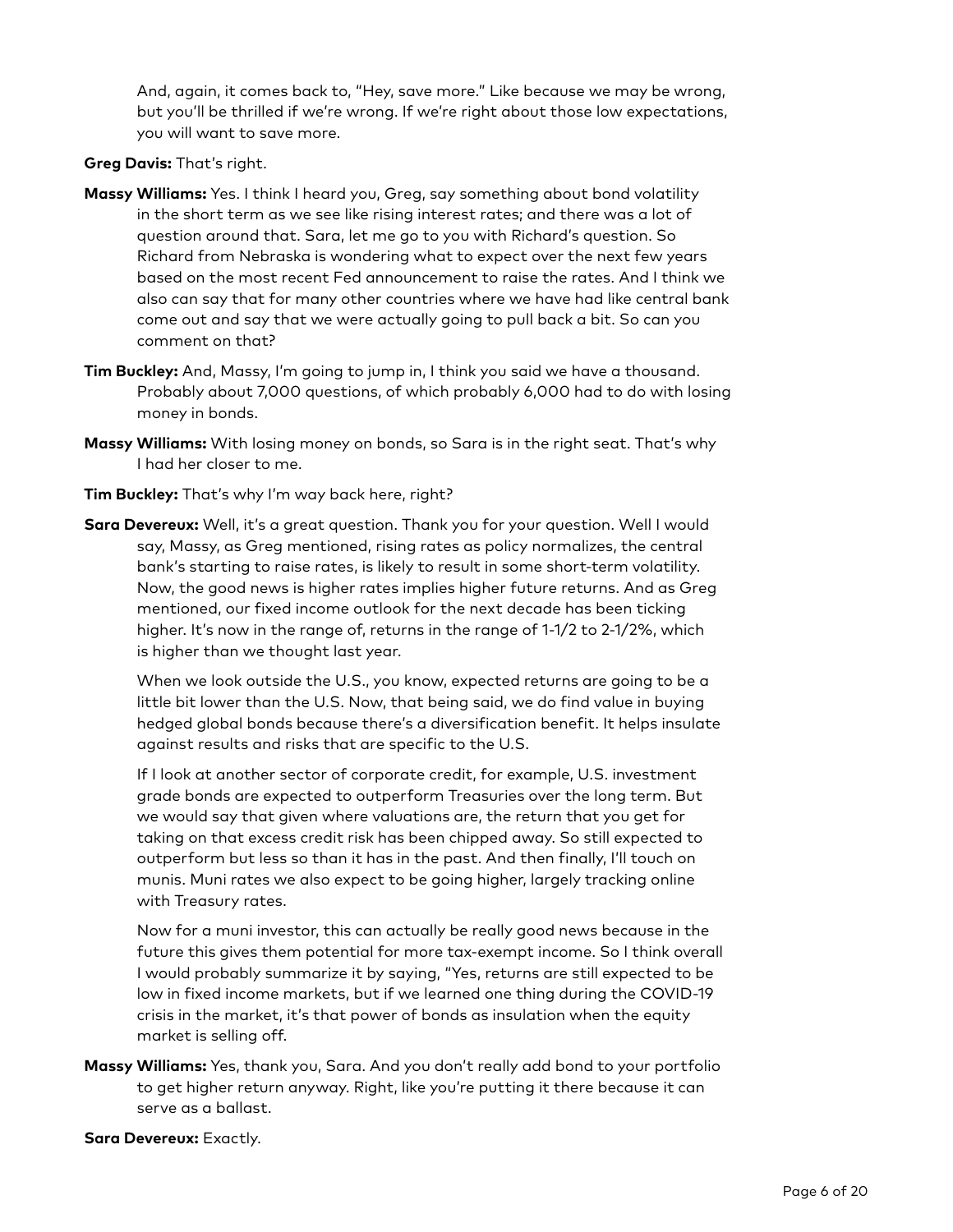**Massy Williams:** And then for diversification, effect of that is so significant that it's important for people to think about it in an overall portfolio and what that means for them.

We actually got a follow-up question that came in from Charles that I believe will ground everybody who just heard you talking right now on like so what does that mean for me? What do I do with my strategy?

How are we adjusting bond strategy during increasing interest rates? Should they panic and get out of bond? What do I do?

**Sara Devereux:** You know, I mean our view is that bonds, rates can move gradually higher. We don't foresee a large sudden correction like many people have talked about in the past, for instance, during the taper tantrum. I don't want to get too technical or specific, but we don't foresee that in the near horizon.

And, frankly, over a long period of time, as rates are going higher, if you have a long horizon, you're able to reinvest at higher rates over time. Hence, that's why our 10-year outlook for rates is higher than it was last year in the 1-1/2 to 2-1/2% range.

- **Tim Buckley:** Massy, I'd like to throw some perspective in here a little bit too that often investors are just looking out one year; and they shouldn't be thinking about, they should be like what should I do differently today for 10 to 20 years from now? And, Sara, that's what you're talking about. You don't react just because you want to be a winner in the next year. You may be a winner, but you'll be a loser long term because you're going to get out of the market, and you won't know how to get back in. So I think your advice is right on the nose.
- **Massy Williams:** Absolutely. And you mentioned earlier, Tim, as you were talking that asset allocation still remains a significant portion of what your return is going to look like. So if your asset allocation and your investment objectives haven't changed, you should not be making those changes because there is movement, short-term movement in the market.

So, Greg, I'm coming back to you. Tim, you are not off the hook yet, but we have a lot of questions for Greg and Sara coming through; so I want to make sure we're addressing them. We have several questions that came in, actually, for you around what do we do when it comes to inflation; and how do we make sure that we are protecting ourself?

John from New York is asking, "Whether now is a good time to invest in inflation-protected security or short-term bonds?"

**Greg Davis:** Well thanks for the question, John. It's definitely a very timely question, especially in an environment where we've seen inflation ramping up; and the last inflation print was close to 7%. So clearly it's creating a lot of headlines and a lot of concerns for investors, consumers, and the like.

And so when we think about it, we think about, again, not on a one-year basis of what's happening in the near term, we try to think about it more from a longer-term perspective; and our long-term view is we will go back to an environment where inflation will be in that 1-1/2 to 2-1/2% type range.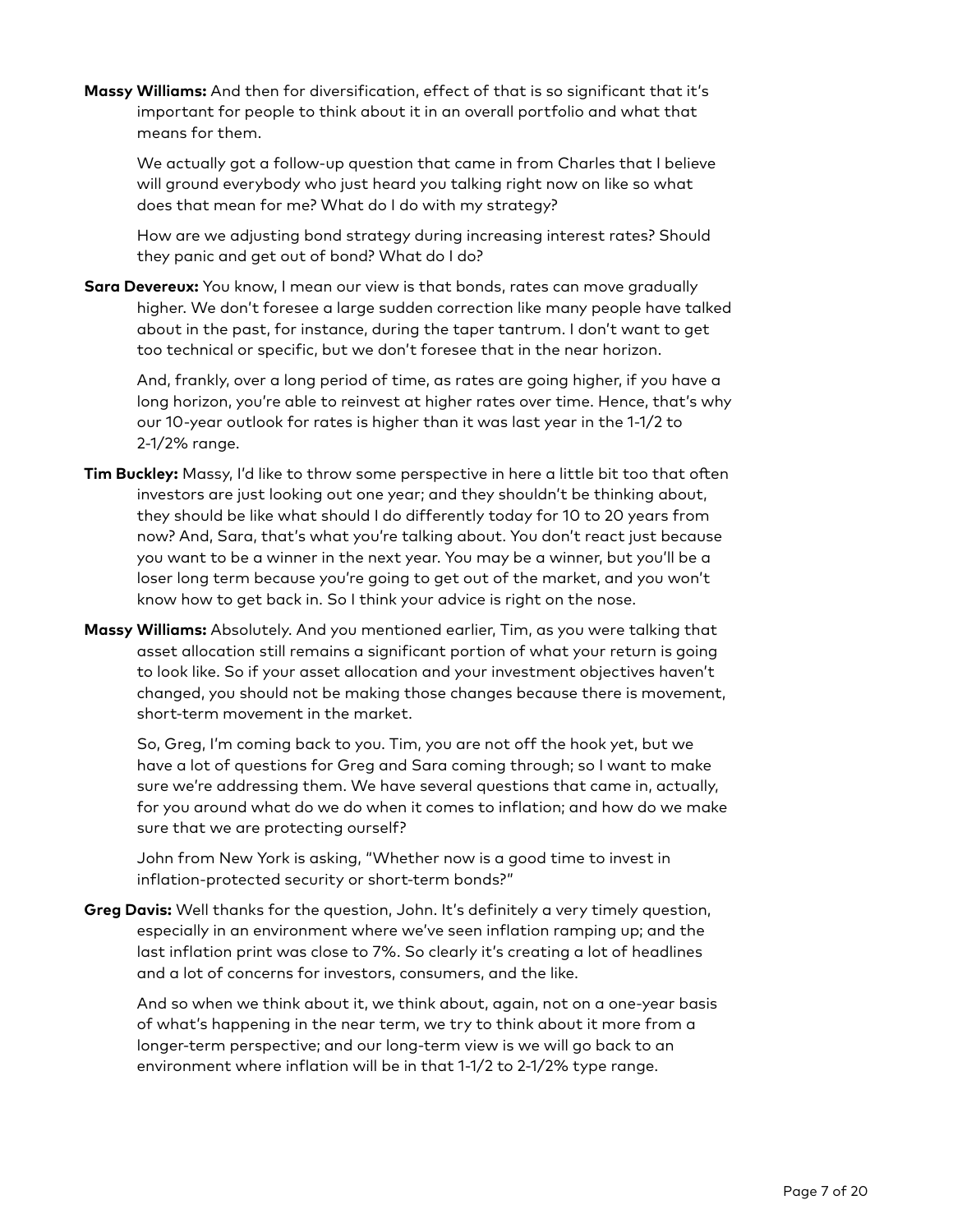And if you were to look at what the market is pricing in today by looking at breakeven inflation or what we'd say, looking at inflation-protected securities, relative to noninflation-protected securities, the market is pricing in 2-1/2% inflation for the next decade. Again, that's pretty much in our wheelhouse of what we're expecting as well.

Now in terms of the question around whether or not Treasury, inflationprotected securities are a good investment or short-term bonds are a good investment, the thing you have to keep in mind is that Treasury inflationprotected securities are good at guarding against unexpected changes in inflation. So to the extent the market is already pricing in 2-1/2% inflation, you're not better off or worse off by investing in Treasury inflation-protected securities, relative to nominal bonds. But if inflation were to come in drastically greater than that number over the next ten years, you would have been better off invested in those inflation-protected securities. So it really depends on what happens in the marketplace, not what's already priced in because that's already reflected in securities prices going forward.

**Massy Williams:** Thank you, Greg. And actually, it's funny that you just went there because the next question I had for you from Matthew was exactly that. What is our view of TIPS versus regular bonds? So, Matthew, I hope you got your answer right there.

Tim, talking about well-diversified portfolio and discipline approach, we are hearing a lot of buzz around crypto and meme stocks.

**Tim Buckley:** Oh, definitely part of a diversified portfolio, right?

**Massy Williams:** I'm sure this is the first time you're hearing about that. And throughout this, I know you heard about crypto; but if you don't know what we mean by meme stock, think about it in the context of your transitional asset classes. So stock and bonds, those prices are actually based on fundamentals. When you think about meme stocks, it's really based on speculation and largely on your popularity on social media.

So coming back to the questions that we received on that. So Nick from Pennsylvania, hi Nick, has a question for you. "Meme culture is having a growing effect on investments. Do you see this as a growing problem or should investors put this in perspective of an overall portfolio?"

**Tim Buckley:** Well, Massy, look, I have this gray hair for a reason. I've been doing this for a while. So if Nick will humor me and the rest of our clients, I'll share a few lessons over 30 some years doing this.

One, I think the two of you will agree. Massy, you'll agree too that markets are extremely efficient. Whatever you know, whatever you hear about a company, it's almost instantaneously right in that share price. Everything that's known about a company, if it's public, it's right into that share price.

Now we always think of that in terms of facts and figures, but that also includes sentiment, emotion, hysteria. That can be built into the share price too. So you can have periods where the valuations don't really tie tightly to the fundamentals. They're irrational so to speak. And we remember periods like this. You mentioned the dot.com period and meme stocks of the past two years. And you could say that the pandemic darlings, I won't go off, but you can think about working out at home and everyone who did well with that.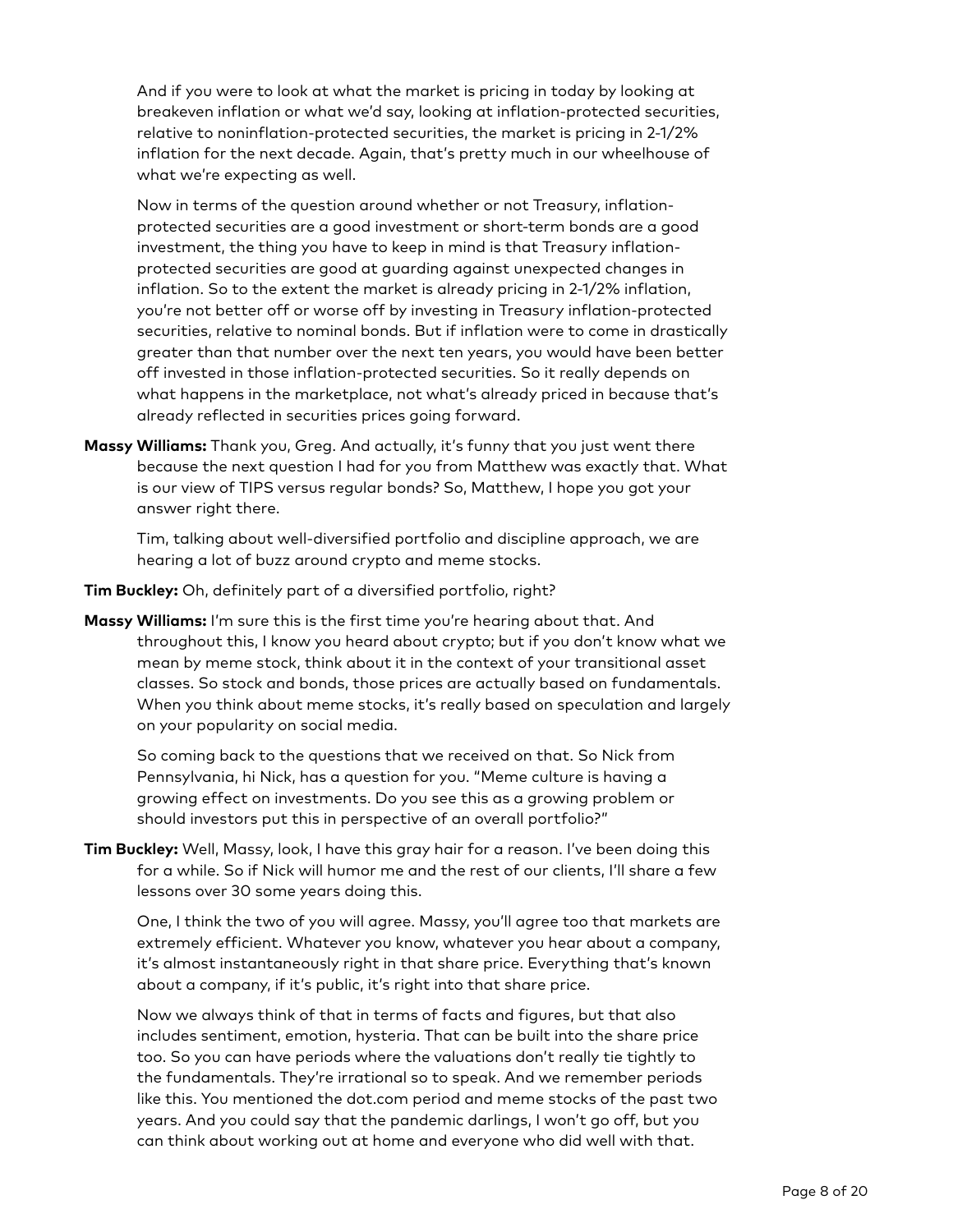So all of those things are times where you say, "Wow, these things have really pushed up in valuation." And it's dislocated. "What should I do about it?" Well, I'd tell Nick, "Don't do anything about it." A very wise economist, both Caines and Schilling have been quoted as saying, "Markets can remain irrational longer than you can remain solvent." In other words, good luck with the bet. You're going to probably run out of money before you can actually cash out on that bet.

So don't bet against these trends. So what do you do? You ignore them. So my advice, Nick, would just, like look, ignore what you see going in the marketplace. And if you have a portfolio of Vanguard, it's probably index funds. A lot of index funds, maybe some active fixed income, maybe a couple of our active funds. Just keep investing and let it compound over time. I think you guys would say the same thing, and tune out the meme stock noise and think about it in terms of entertainment.

In my years doing this, I've yet to meet the person- Massy, you talk about speculation. I've yet to meet the person who year after year, I'll even give you every other year or every third year, is right enough with speculation to build a long-term retirement portfolio. You guys would say the same?

### **Greg Davis:** Agree.

**Tim Buckley:** So, look, let me come back to one thing because you did mention crypto because a lot of questions that came in had to do with is crypto overvalued? And I won't go through the different cryptocurrencies, but I think we can't tell you if they're overvalued or not.

A company has underlying earnings, so you know how much you're paying for forward earnings and whether that's reasonable if you look at historical rates or where you think earnings will go. But crypto doesn't have that. It's simply a supply/demand marketplace. And as long as demand kind of increasingly exceeds supply, you'll get a nice return. Fair enough? But you're depending on that. Like you're not depending on earnings increasing, just demand exceeds supply.

But other things can change in there. You can have regulation come in, and that's starting to heat up. You can have the 10% worried about geopolitical tensions. Was it 38% worried about inflation. The inflation outlook, all these things will change the price of your cryptocurrency. And so when you have that, it's a very volatile ride.

I read the other day that the most successful ETF launch ever was actually a bitcoin ETF. The worst performance year ever by an ETF was that same ETF. So hugely popular, highly volatile, but we don't see why it would be in a typical Vanguard portfolio. If you're going to invest in it, do it outside of the money you have dedicated to your long-term goals.

- **Massy Williams:** All right, so we're not going to have a Vanguard crypto fund anytime soon or ever.
- **Tim Buckley:** Yes, I think Greg said that last year. I'm saying it this year.
- **Greg Davis:** I'll repeat it again this year as well.
- **Massy Williams:** But, Greg, we do think a bit differently about underlying technology, right? We're thinking that we're using blockchain in your shops.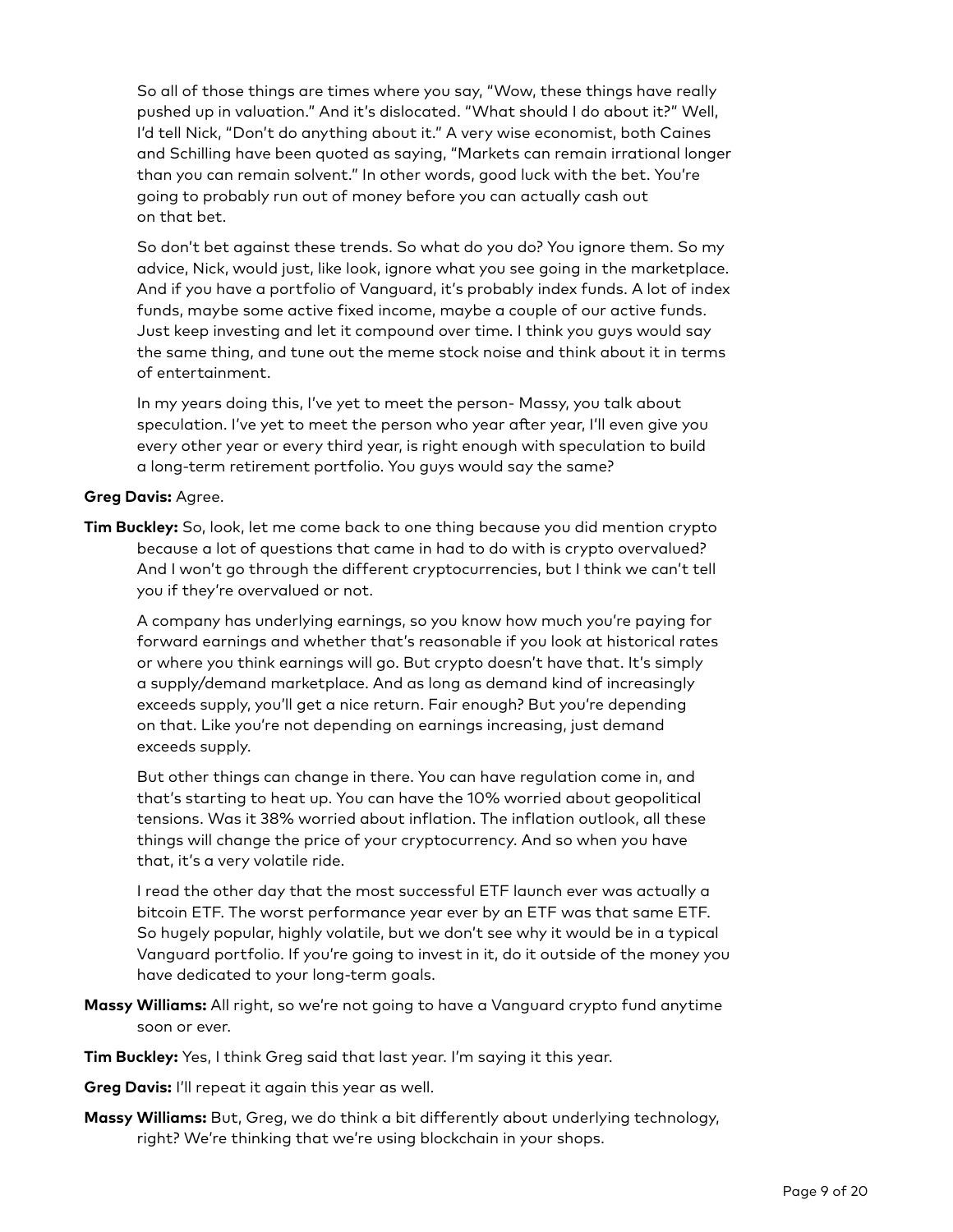**Greg Davis:** We do. We do. So the underlying technology, I think, has the opportunity to truly transform the financial services industry, right? And we use the technology today in the form of a private blockchain where we receive index data directly from the index provider in a very secure and operationally efficient manner that helps reduce risk, helps make the process a lot more efficient.

So we see there's a number of use cases for the technology, but again when it comes to the asset itself of crypto, again, it's a speculative tool. And that doesn't really have a real reason to be in a portfolio when you're thinking about long-term investing. We think about more traditional asset classes like stocks, bonds, and cash.

**Massy Williams:** That makes a lot of sense. So no investments into crypto coming from Vanguard, but we do believe that there's use for the technology underlying those cryptocurrencies.

All right, so we do have our next question. So meme stock may be a new topic for us, but this topic has been debated for a while now, active versus passive. Which one is the better strategy? So Boykin from Virginia is asking, "In comparison to passive fixed income, what are the advantages and disadvantages of actively managed fixed income mutual fund and ETF?" We have a pretty clear view on that at Vanguard, so I feel like any of you can respond to that. But, Sara, since you're closer to me-

**Sara Devereux:** I'll take it.

- **Tim Buckley:** Oh, and she's new. She's got to answer it. Greg and I have answered this one.
- **Massy Williams:** You're closer to me, so I'm giving this one-
- **Tim Buckley:** We haven't convinced everyone yet, so Sara, you got them.

**Sara Devereux:** Sounds good.

- **Massy Williams:** You get it, Sara.
- **Sara Devereux:** It's one of my favorite topics, in fact. Thank you. Thank you for the question.

Look, I would say a passive index fund or ETF is a great starting point for many investors. You get broad access to the market, broad exposure at a low cost.

Now there may be some investors who seek to outperform the index. Right, and for those investors, they might want to consider an actively managed strategy. I would add that active funds have more risk, so taking more risk means potential for more returns but it also means some potential for losses and you need to be aware of that.

So when you're considering an active manager, I would highlight two things to focus on closely. One, the team. You want an experienced team that works under a process that has a very robust risk framework. That's what we have at Vanguard. The second thing to consider with active managers is what are their fees? Now, we always say that. You know, the lower the fees, the more return you take home. But I'm going to just add it's especially critical in active, and that's because it might influence the way a portfolio manager takes risks. Let me dig into that a little more.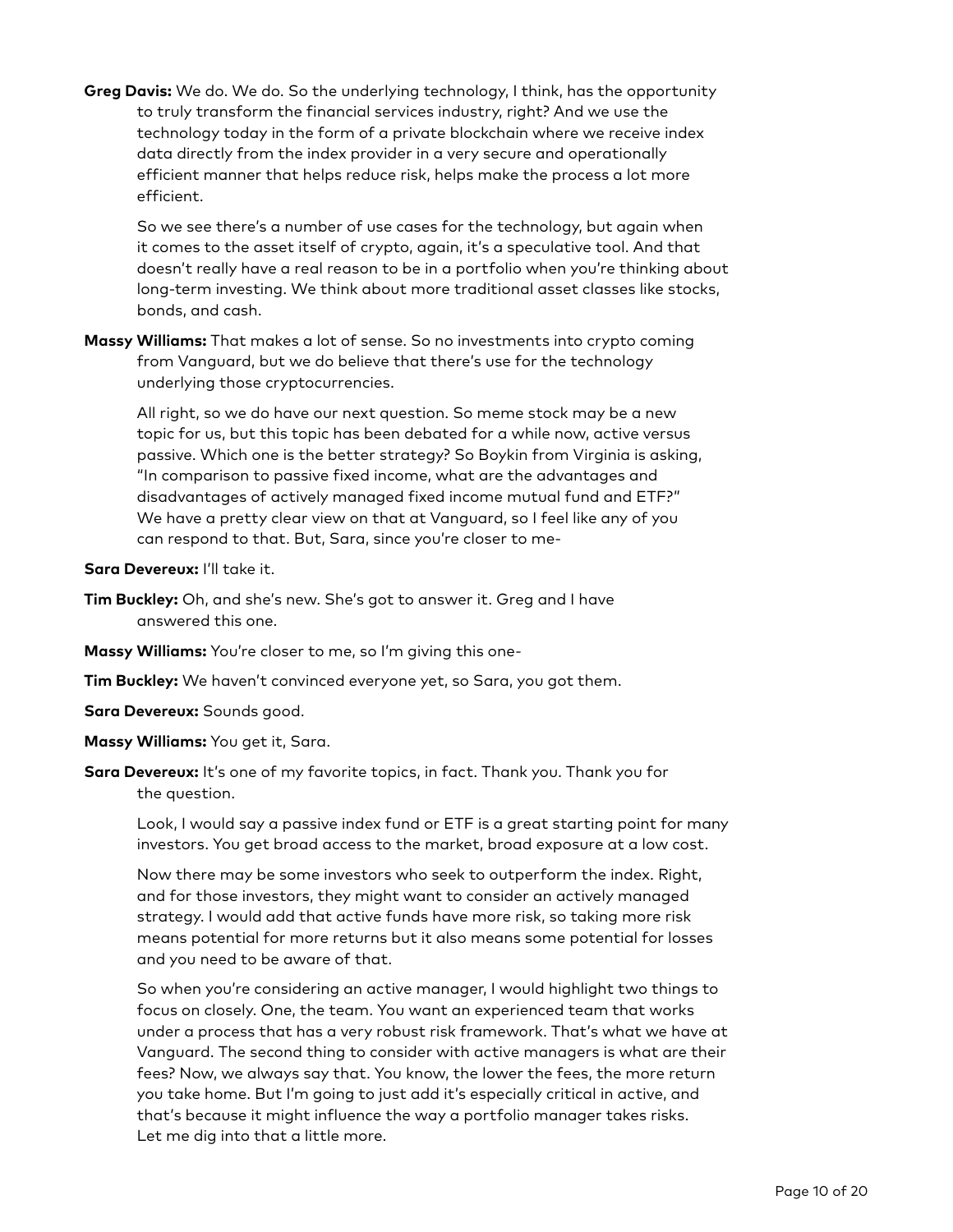If you are a high-cost active manager, you might feel pressure to take more risk. In fact, you might have to take more risk just to get to that fee threshold before you can return a single dollar back to an investor. At Vanguard, our low fees give our portfolio managers some breathing room. We don't feel that need to have full risk on all the time. We can calibrate risk up when the opportunity set is there and down when the opportunity set is not there. So we have that flexibility that sometimes our high fee competitors don't have.

And I would say that's, you know, right now that's especially critical to think about the low return environment, the high amount of risk out there. Having that flexibility is even more critical.

But at the end of the day, I'll go back to what we've been saying. Bonds are an important part of your portfolio. So whether you're in active or passive, the most important part is just to have that allocation to fixed income.

- **Tim Buckley:** And maybe talk a little bit more about that risk-controlled approach. That doesn't mean you don't take risk. Maybe you talk about why you guys have been so successful in there. In that market crisis, you actually put some risk on.
- **Sara Devereux:** Yes, in fact, I think 2020's a great example. In that year, you know, to start off the year, we actually took risk down in our portfolios. Now, that wasn't because we knew the pandemic was coming. Nobody could predict the pandemic was coming. We took risk down because we felt that valuations were expensive, and investors were simply not being compensated enough for the risks that were in the marketplace.

So when we got to March of 2020 and there was a pretty violent selloff, we were very defensively positioned. Now when valuations got more attractive, we put risk back on; and we were able to, you know, the result was we were able to deliver very strong returns for our investors.

But I mean I would highlight one more thing. If I get specific about our Core Bond Fund, because it really represents all of, the broader fixed income asset class, that fund alone finished in the top 3% of its category. But I would also note that it finished in the top third in terms of minimal volatility of returns. So better returns, lower risk. That's what we hope to deliver.

**Tim Buckley:** And that's why I want, look, clients should stay invested because you're worried about these things. You're making the small adjustments that need to be made to a bond portfolio. Someone shouldn't be jumping in and out of their bond fund. They should just stay invested, let your team do its thing.

All right, Massy, I'm biased here.

**Massy Williams:** Well, no, but for good reason. You did cite the data, so you're not biased with our data. I think everybody will be okay with that.

There were raised a lot of questions that we received also on another topic, ESG, so environmental, social, and governance investing. And Susan and many others were asking the question around what Vanguard's doing in that space. Greg, maybe I'll go to you for that question.

**Greg Davis:** Sure, well thanks, Suzanne, for the question. It's a very popular segment of the marketplace, and it really boils down to investor preferences.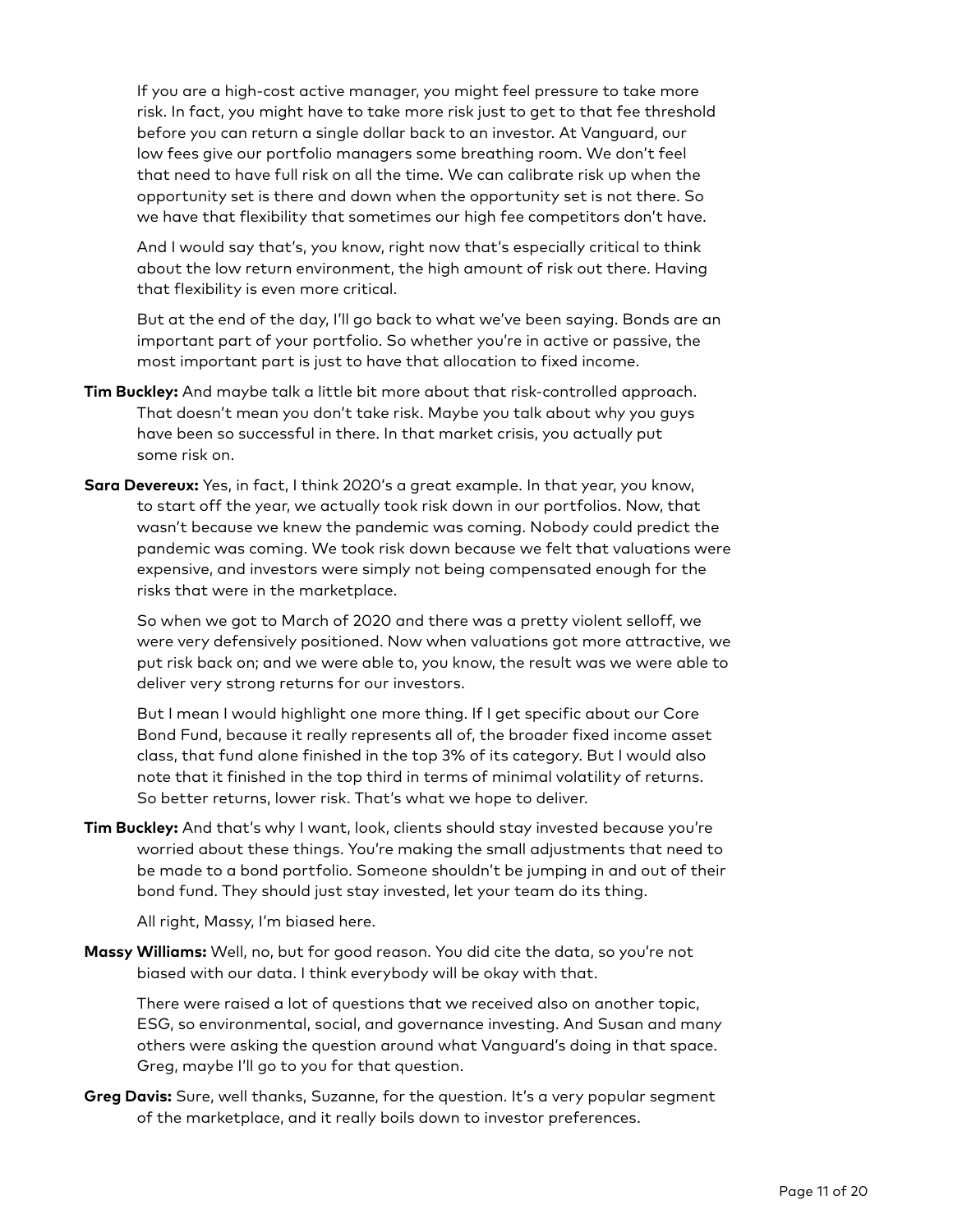So, you know, when it comes to ESG-type investing, there's some investors that prefer not to have exposure to tobacco, firearms, alcohol, things of that nature. And ESG-type products allow you to express those views, and Vanguard has funds that exclude those sectors from our respective benchmarks. But there's other things that Vanguard does as well.

Within Sara's team, when you think about how they invest money on the fixed income side in our active process, they look at the risks that are associated with every bond that they buy. So they understand what are some of these major ESG risks as well, and are they being compensated for taking them?

So they're not ESG mandates, but again those risk factors are part of the investment process to understand how much risk is it, are we being effectively compensated for it before they make the decision to invest or not invest within a security.

And then the third component in which we do is really the engagement, our investment stewardship group does with the companies in which our equity index funds invest in. So they're engaged with these companies on a regular basis, making sure they understand the various types of risks that are associated with the businesses and the sectors that they're in, especially around ESG, to make sure that they're well-governed, they're well-monitored, and that those boards are effectively holding management accountable for those factors.

**Massy Williams:** Thank you, Greg. And for Susan and anyone else who would like to learn more about what Vanguard is doing with ESG, we do have a link on the Resource button that I talked about, the green button your screen. So just click on there, and you can get additional information.

Tim, we received a question that is a bit far from everything we have been talking about now; but I felt like-

**Greg Davis:** Those are Tim's favorites, by the way.

**Massy Williams:** Yes, so I felt like Tim would want to answer that question.

**Tim Buckley:** I got meme stocks. Now we're getting something else. All right.

- **Massy Williams:** So this is a question from Johnson from California, who is commenting on the fact that we have an increasingly competitive environment and wondering what that would mean for Vanguard expense ratio in the future. Will we be increasing our expense ratio because we feel like we need to keep up with the competition?
- **Tim Buckley:** Well, Massy, like I love this question from Johnson because it allows me to talk about our ownership structure and our investment philosophy, two things that we're passionate about.

I'd first correct Johnson a little bit on the investment philosophy. I think all of our clients need to know, I think the two of you would agree, like why do we actually cut expense ratio each and every year, and we do it consistently? We don't really do it for competitive reasons. You may have read that in the press, but we do it in funds where no one's even close to us. We'll cut expense ratio. We've been doing it since our founding.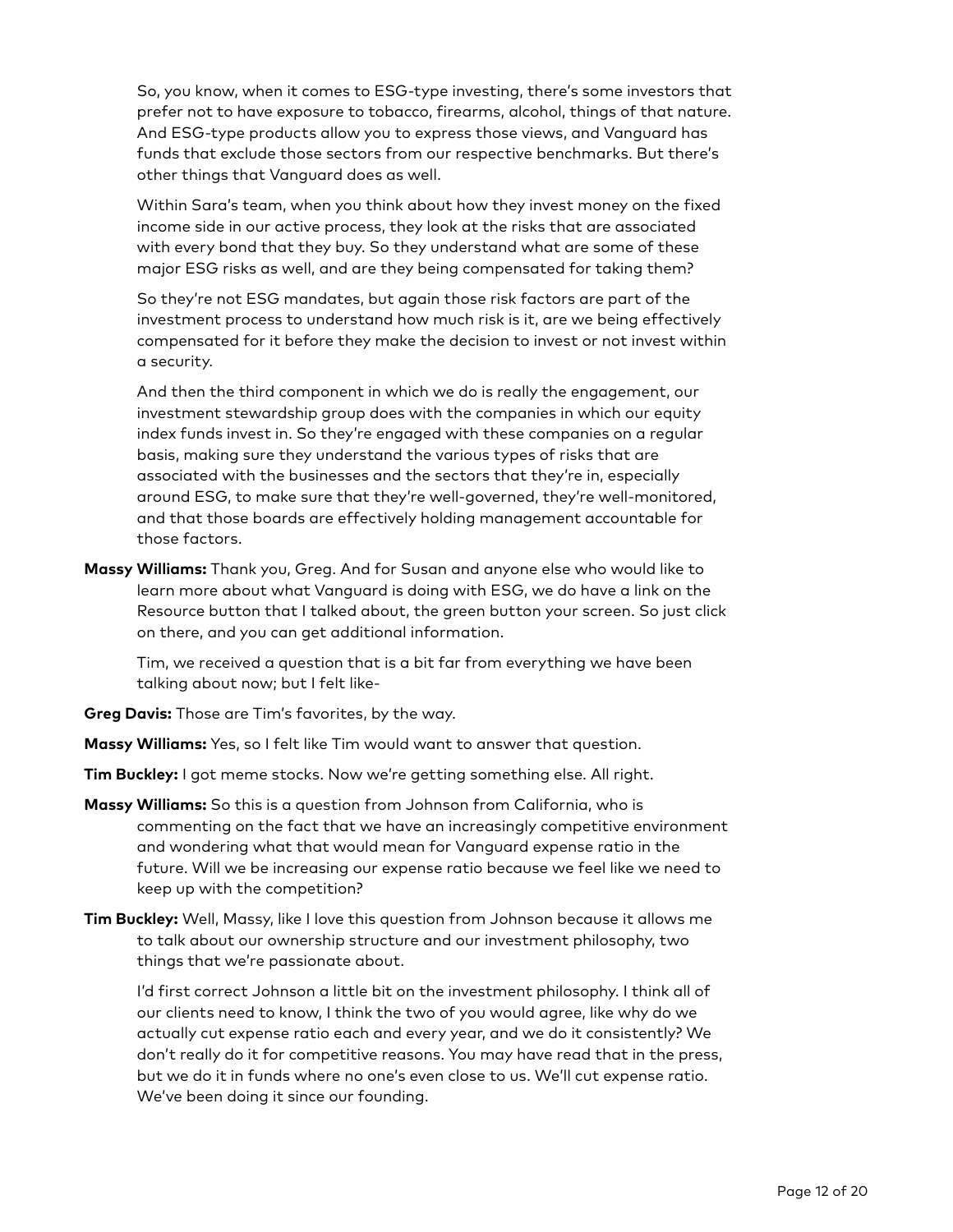It's because of our investment philosophy. We believe clients should keep more of their return. And the way they get to keep more of their return from what the markets give them is to cut their expense, like lower their expense ratio year after year if you can do it.

The other reason we lowered the expense ratio, you guys know this, is we are owned by our clients; and it's how we return value to them. So just for Johnson and others as we go through, just to remind people, when you're an investor at Vanguard, when you're a client of Vanguard, you own the funds.

The funds in turn own Vanguard. So our clients are actual owners. Massy, you know this, we don't have any other owners out there. And we don't have like a private family, public shareholders, PE investors. No, we just have our clients. They own Vanguard.

So as a team up here, you know, with the rest of the Vanguard leadership, we run Vanguard just like you would any other competitive company. Like we try to maximize return for our owners. Our owners just happen to be our clients. So want to maximize it in the funds and how we run our business. So when we have good years, and we've had several of them, and we have that excess revenue, what do we do with it? Well, we get to pour that 100% back into the business or give some back to our shareholders, and we do a little bit of both.

So we can take the profits, put them back into the business, and increase our investments in technology, funds, services, talent. And if you look at that investment budget, it's doubled, Greg, I want to say. It's doubled in the past five years. It's growing by another 20% next year.

At the same time, we like to dividend back some of the savings to our clients. Well we can't, like a traditional company, just write that old-fashioned dividend check and send it out. The way we have to do it is lower your expense ratio. So if you see the expense ratio lower, as a client, the client should think about that's how Vanguard's giving value back to me.

**Massy Williams:** Certainly. Value's a powerful model and a unique structure. And as a client of Vanguard myself, I like the sound of an organization that will return all that value to me every year.

So we have a trend here and the question that we are receiving actually from our live audience, and that's going to ETF. And we received also a lot of questions submitted from that. So we know that there has been a huge adoption of ETFs. Actually, in 2021, there were close to, I think north of \$900 billion.

**Tim Buckley:** That's right.

**Greg Davis:** That's right.

**Massy Williams:** It's B.

**Tim Buckley:** 898.

**Massy Williams:** Yes.

**Tim Buckley:** \$898 billion.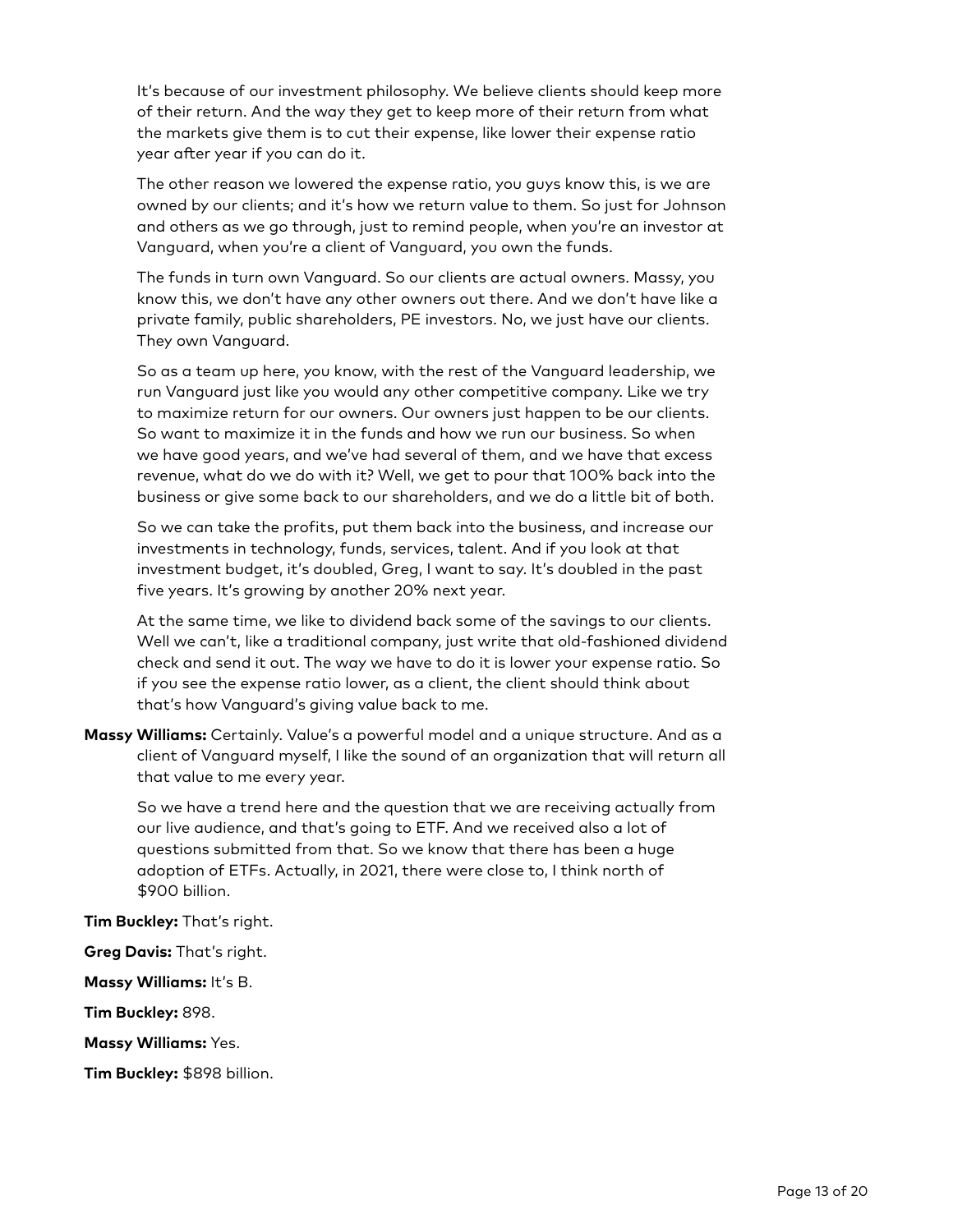- **Massy Williams:** Yes, it's a B, billion, 900 billion going into ETF. So we have a question on how does Vanguard view the trend toward ETF over index fund? I'm going to paraphrase a little bit that question. I think we're asking are index funds dead, is it all about ETF? Greg, do you want to answer that question?
- **Greg Davis:** Yes, so sure. I mean there's been tremendous growth when it comes to ETFs. And if you were to look at the size of the ETF assets under management, since 2015, there was about \$2 trillion in AUM in ETFs. That number's more than tripled to over \$7 trillion now. So clearly investors are voting that that is a preferred structure, and it's for a variety of reasons.

Number one, I would say is that, look, when you think about the growth of indexing, ETFs just provide a way to get easy access using a single security. And there's some benefits to using ETFs versus traditional funds such as, in many cases, they have lower fees than a traditional index mutual fund.

The other component is really around the tax efficiency. ETFs in general have the ability, because of their creation/redemption process, the ability to defer capital gain activity in many cases. And so that from a tax perspective makes them a bit more efficient as well.

And then in general, you know, investors have received greater access. The fact that you can trade an ETF on many brokerage platforms for free has created a strengthening lever in the ecosystem as well. But again, mutual funds still provide a very vital role. They are critical in terms of the 401(k) plan business. They're also very helpful for our investors when they're thinking about periodic investing and doing that on a more systematic basis.

So again, there's a number of good reasons to have ETFs; but the market is voting, and you're seeing folks really gravitating towards ETFs.

**Massy Williams:** Thank you, Greg. Team, anything to add?

- **Tim Buckley:** He's just sitting there like, you know, like I'm sitting here like, "I love all my children the same."
- **Greg Davis:** I do. I do.
- **Tim Buckley:** I love them equally. But you did say one is lower cost, one's more flexible, one's better for tax-lost harvesting.
- **Greg Davis:** Everybody doesn't have access to all of them now.
- **Tim Buckley:** Okay, yes. But in a 401(k), I give you the traditional mutual fund structure, but outside of that ETF has got more. You just have to be comfortable with the trade path.

**Greg Davis:** That's right.

**Tim Buckley:** -which is that Vanguard has just been redone. And so it's a much easier trade path.

**Greg Davis:** That's right.

**Tim Buckley:** \$900 billion went to ETFs last year, right?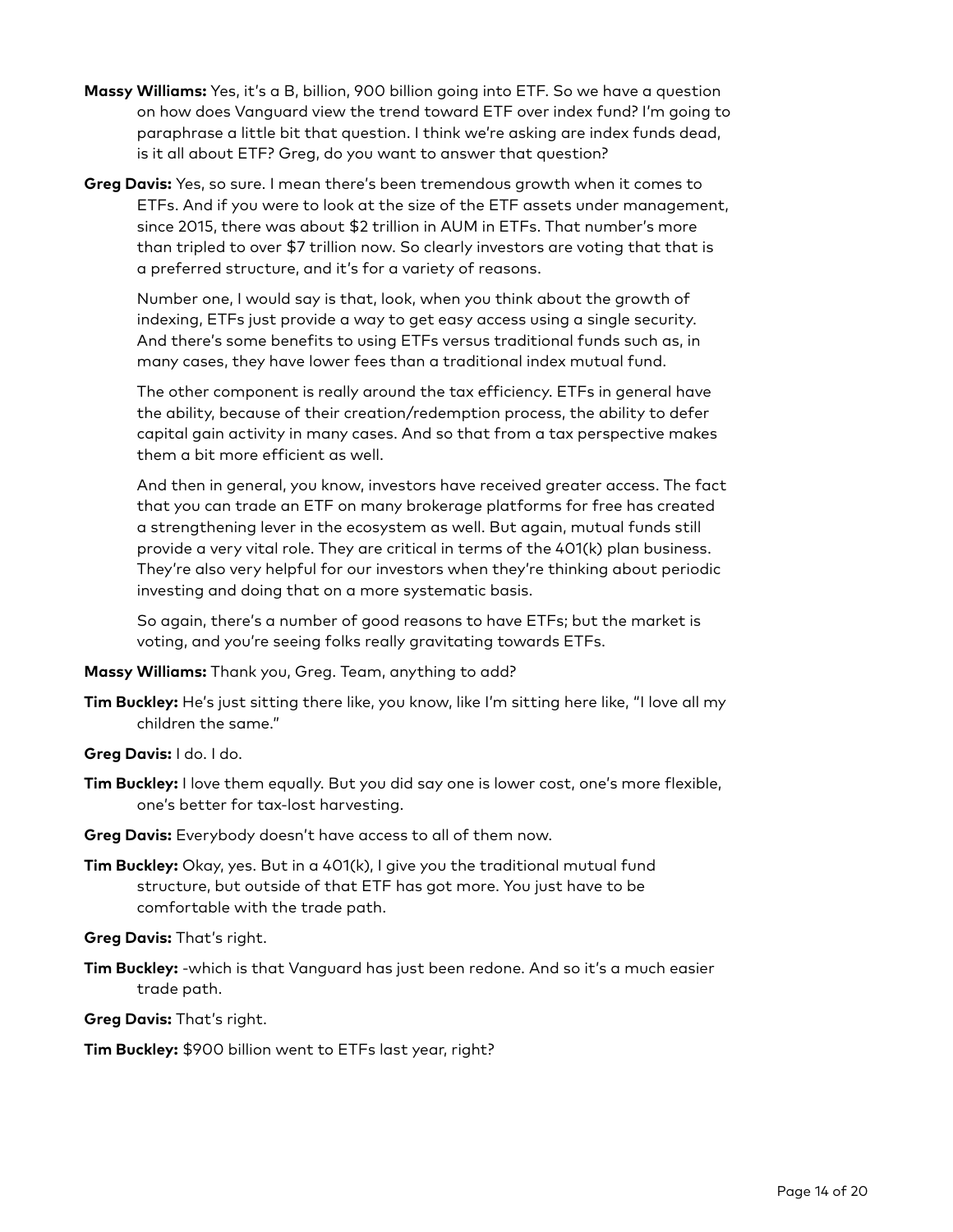- **Massy Williams:** All right, so I think we are afraid to hear what Tim is saying here, so all right. So we did get a question on our new digital advisor, so can someone talk about the new digital advisor service that Vanguard has. So who wants to take that one?
- **Tim Buckley:** Massy, why don't I actually just talk about advice a little bit for someone's portfolio because it, look, we always say the first thing you should do is you need to get invested. You need to stay invested. And for some people, they should be keeping things simple.

So if you're just starting out, you don't necessarily need advice. Our Target Retirement Fund might be perfect for you. Like you're getting a turnkey portfolio. It's well-diversified, it's more aggressive when you're younger, and it gets more conservative as you get older. And it's low cost, and it rebalances, etc., etc.

But as soon as you have multiple goals, as soon as you have multiple goals, you may want to consider advice. As soon as live gets a little bit more complicated, in the past you wouldn't because it was really expensive. So remember, your success is determined by the funds you hold and the advice you get. And the cost of both will come out of your return. Well Vanguard has been helping pushdown for 45 years the cost of investing on the fund side.

On the advice side, it stayed pretty high. But now we've been able to help push down the cost there, and so there's two really forms you can get at Vanguard. One is our Personal Advisor Services. We've talked about that here before. The other one is our Digital Advisor. And they're both going to be multiple goal, so you're able to do your multiple goals, but think about PAS, Personal Advisor Services, is going to have more of the robust financial planning with a person. Digital Advisor will have a lot of the same tools increasingly over time.

And so it's much more for those people with multiple goals, and then if you think about, if Massy, someone's approaching retirement and they've got complexity retirement, you want to model out you've got things like, "Well when do I take Social Security? How do I draw down my income? What's most tax-?" Like we'll set up your asset allocation. We'll set up your multiple goals. We'll set up tax-optimized retirement income which is, it's sophisticated math with a lot of horsepower behind it. Think about what your emergency cash is. Think about, all right, what your healthcare expenditures might be. All of these things come in with that advice.

Digital Advisors will give you a lot of those things, not the full financial planning PAS will give you. We're happy to walk you through those two, the difference between them.

Now the expense for PAS is 30 basis points. For Digital Advisor, it's 15 basis points.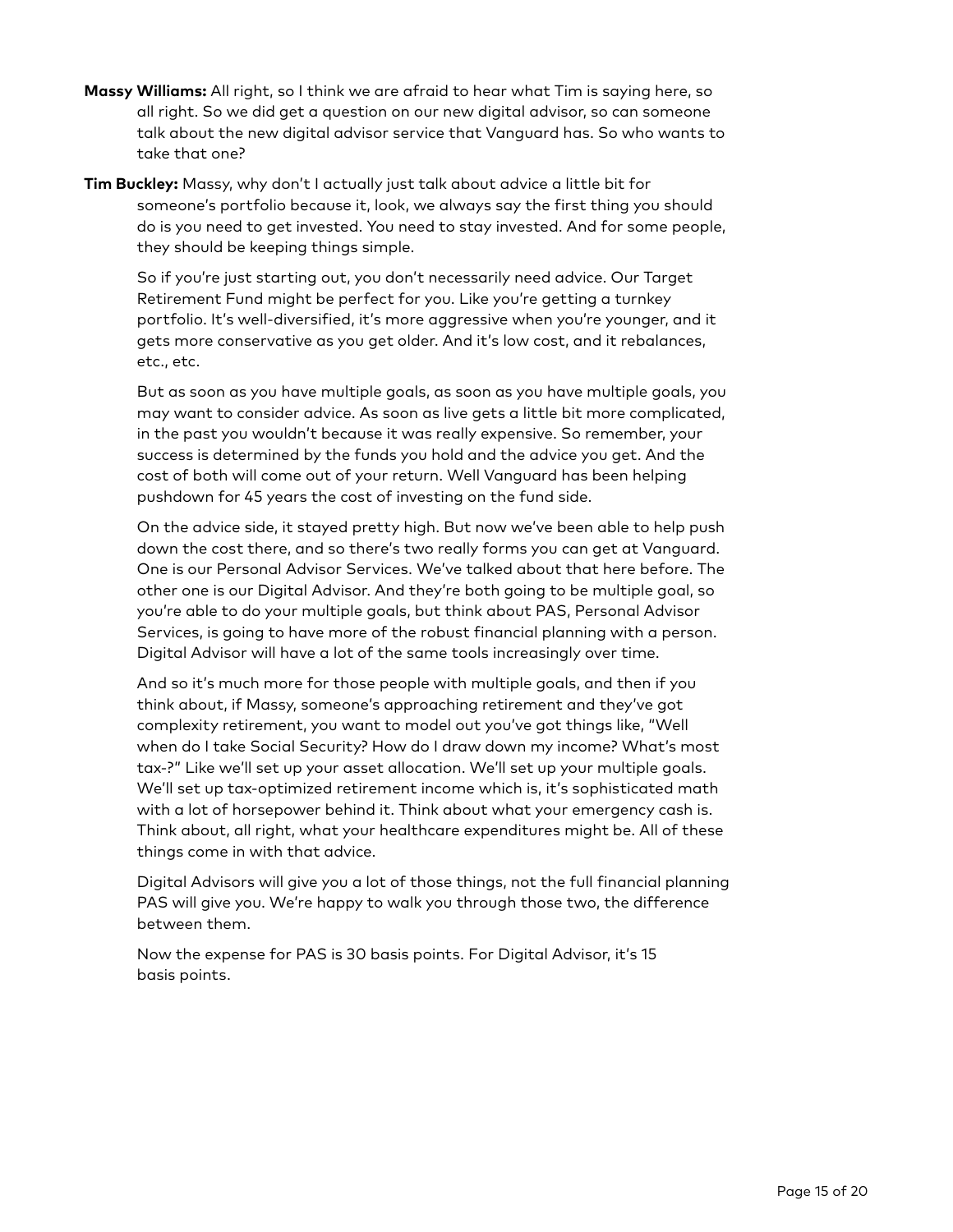- **Massy Williams:** Yes, well you just mentioned that investor success is both based on the advice we get and also the funds we own. And we did get a lot of questions from both sides of the spectrum, right? We have a question from retirees, "How should we be thinking about my portfolio differently given this environment?" But we also got a lot of questions from some of our investors that are earlier in the accumulation phase and are basically asking here, "What do I do to ensure that I continue to save more in the right way and continue to be in the market?" So what would you say?
- **Tim Buckley:** Really, if you're near retirement, if you're just starting out, it's the same deal. You have at least a 20-year time horizon if you're 60 or if you're 30. Like I hope it's much longer. You're long term, and you've got to take that long-term perspective.

If you don't feel you have the discipline to actually continue to invest or rebalance and not panic in the market, you should really consider advice. And that is where advice really comes in when you don't have that. You know it. You deal with advisors all the time. One of the biggest value-adds they have, Massy, right, is to have discipline in a tumultuous market.

#### **Massy Williams:** Behavioral coaching, that's right.

So thank you, team. And with that, I'm going to go back to our audience. We talked about market, economy, investment trends. Let me check with you again and take a second poll question that you should be seeing on your screen.

How confident do you feel about reaching your investment goal in 2022? Are you very confident, somewhat confident, or not at all confident? While we wait for your results to come in, I'm going to continue going for the questions that we have here and hope that you will feel a bit more sure about your portfolio.

- **Tim Buckley:** We should have asked that question in the beginning. Do they feel more confident now that they've heard us or-?
- **Massy Williams:** I timed when I asked that poll because I'm hoping that we're going to have a very small percentage of not at all confident.
- **Tim Buckley:** Well don't tell us.
- **Massy Williams:** Because otherwise you will have to start making them feel really, really confident about their portfolio here.

We just did get a question from Steven in Illinois that I'm going to be sending, Sara. You'll be the lucky one for that as well. What about that? Are you ready?

### **Sara Devereux:** Sounds good. I'm ready.

- **Massy Williams:** All right, so we were expecting rising rate environment, which bond fund duration carries the least risk versus return? Before even you answer that question, can you just ground all of us on what is bond duration?
- **Sara Devereux:** Sure, thank you for the question, Steven. I actually love rolling up my sleeves and getting a little bit technical. So we'll define duration.

Duration is price sensitivity to a movement in rates. Longer duration means more price sensitivity. Shorter duration or less duration means less price sensitivity for the same movement in rates.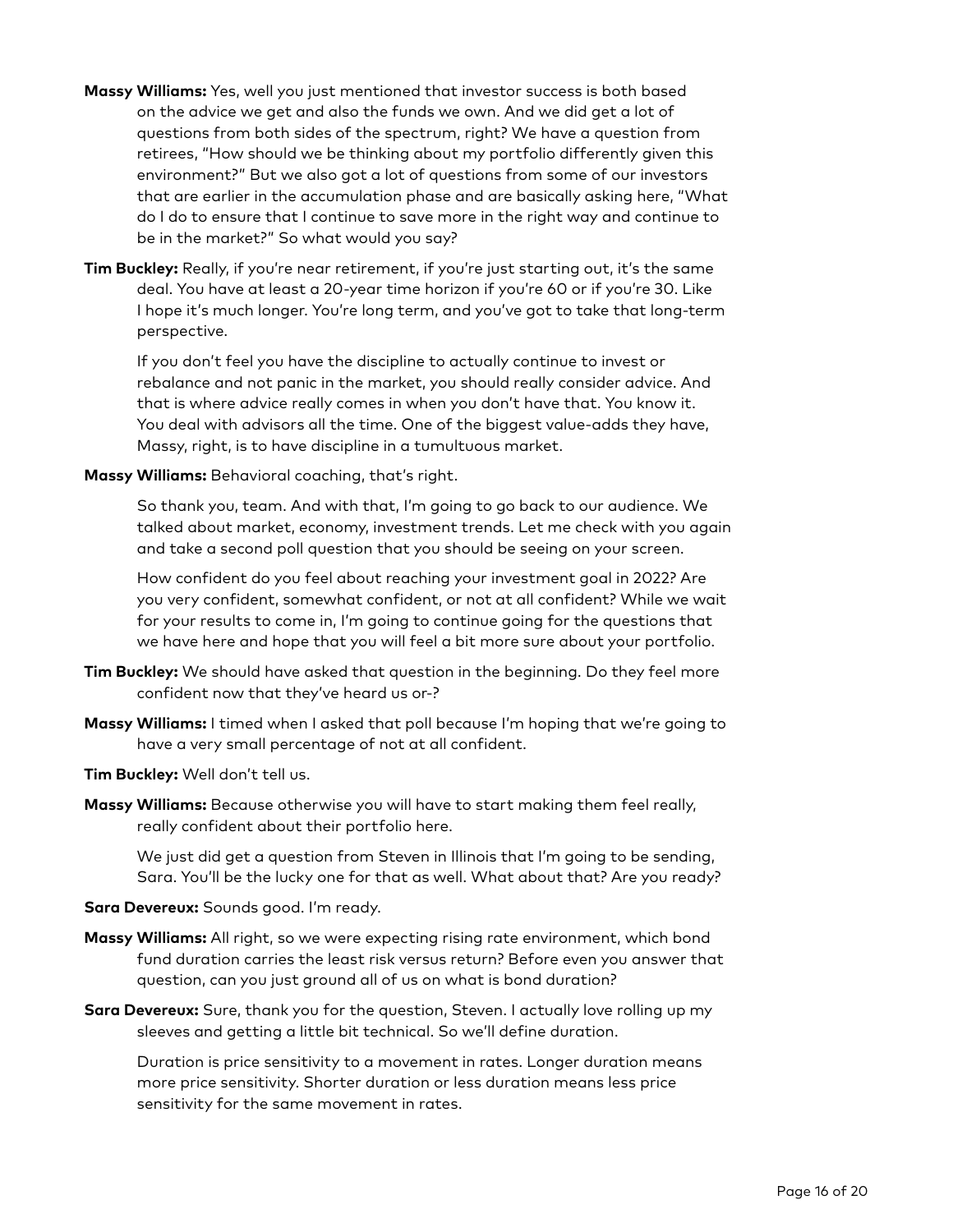So in terms of what duration profile is right for you, Steven, it's really about your investment objectives, your risk tolerance, and your time horizon. You know, as we mentioned earlier, over the short term, we do expect volatility in the fixed income markets. Now over a longer period of time, a longer horizon, the return outlook is more stable. Okay, and we've been advocating to stick with your asset allocation plan.

There is one scenario I do want to address specifically because some investors have been talking about trying to minimize their interest rate exposure by shortening their duration, less price sensitivity, and then they're trying to backfill that yield gap by going into riskier credits.

Now this is tricky. We've been hearing for most of the hour from Tim and Greg about how trying to time the market rarely ends well, and it's better to stick with your long-term asset allocation plan. Right, so that's definitely the case. But I would add another reason why this is tricky, because if you start going too far down that path of putting a lot of credit into your fixed income portfolio and less duration or interest rate risk, you might end up with a portfolio that looks more like equities; and then you could end up losing that diversification benefit that is kind of one of the main goals of having a fixed income in your portfolio in the first place.

So we'll just go back to that overriding theme that the diversification benefits of fixed income and having bonds in your portfolio really overwhelms everything else.

**Massy Williams:** Yes, thank you, Sara. And I think it's also about the investor making sure that we're looking at that in the unique circumstances, right? Like what is your time horizon? What is your risk tolerance? What are your investment objectives? Think about that overall portfolio strategy as opposed to trying to make like small moves with your different assets within your portfolio, right?

**Sara Devereux:** Exactly, right.

**Greg Davis:** There's been a number of folks, Massy, just to add onto that. There's been a number of folks over time who've said, "Hey, let me just abandon bonds all together, right, because the yields are so low, why should I own bonds anyway? I could buy high dividend yielding stocks or I could buy REITs or things of that nature."

But when people do that, what they're doing is they're adding a lot of additional equity exposure. So when you're in a marketplace where there is a downturn in equities, you do want that diversification to help balance that out and give you some dry powder to redeploy back into equities if there is a selloff in the equity market. So bonds continue to play a very vital role.

**Massy Williams:** Whereas diversification, again, your sister must be happy.

**Sara Devereux:** Yes, bingo.

**Massy Williams:** Now, let's take a moment and see how you responded to the last poll question. So I have the results here. Very confident, we have 30%. Somewhat confident, 57%. And then close to 12% where we're not at all confident. So I need you to do a little bit more work here so that everybody-

**Tim Buckley:** Like that 12%?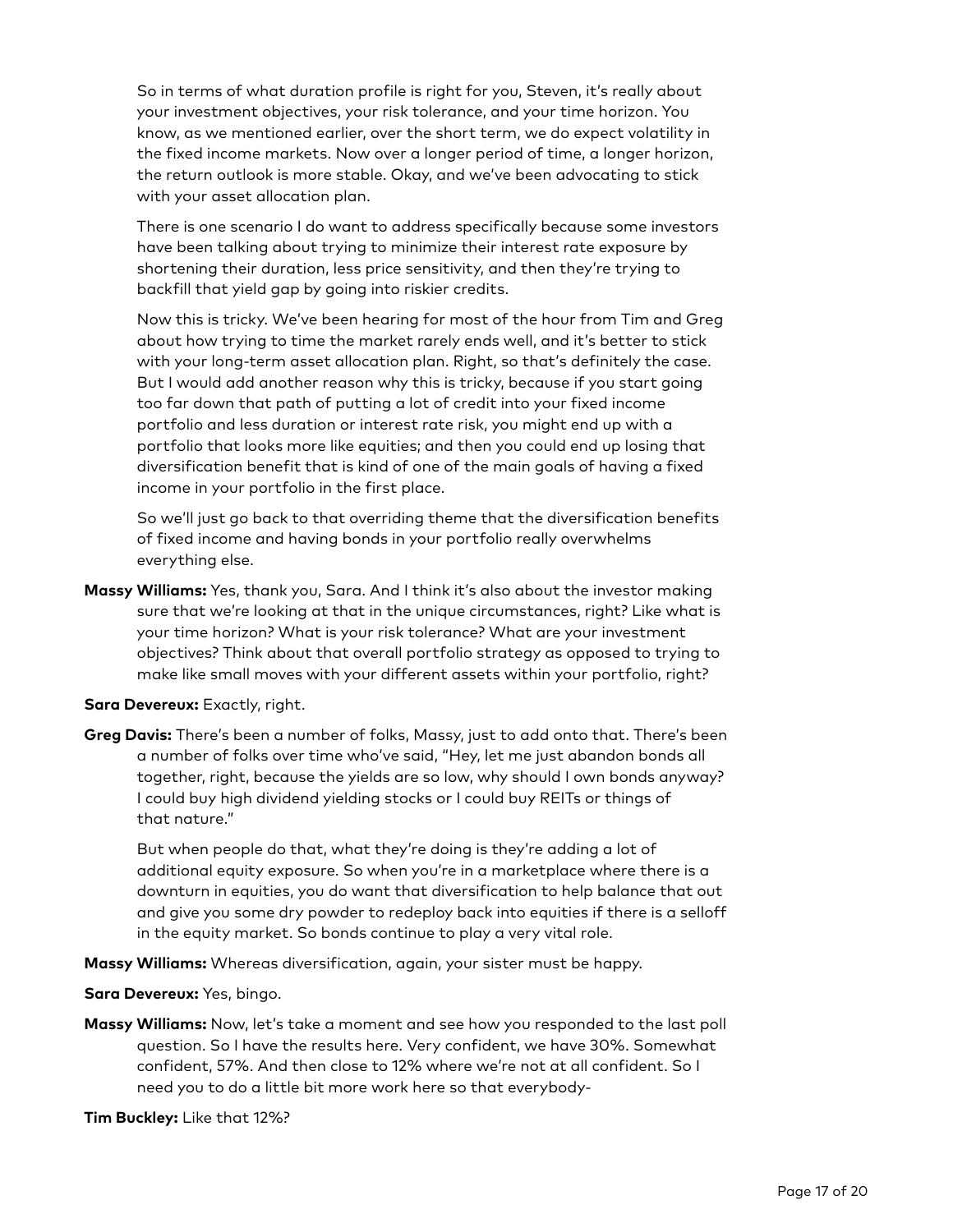- **Massy Williams:** Yes, I'm looking for 100% confidence. So we're going to go with that, so what is your reaction to that? Like how are you feeling when it comes to our investor and what they should be keeping in mind? How do we appease them because I think it has been a theme here in all the questions that we're hearing? There is a lot out there, like we said at the beginning. But hearing everything and anything, what would you want them to kind of like keep in mind? I think we heard bits and pieces of it as we went through the conversation today, but, Sara, let me go to your first. One thing we should keep in mind?
- **Sara Devereux:** I think I would just think about, you know, it's times like this when you're feeling some short-term volatility and short-term stress when you really need to just be disciplined and keep your eye on the long game. I think that's like the biggest takeaway right now, especially when we're seeing this current volatility.
- **Massy Williams:** Long-term perspective. Greg?
- **Greg Davis:** Yes, I would say the same type of thing, long-term perspective and tune out the noise. It was something that Tim said very early on. Again, you're going to see periods and bouts of volatility, but stay focused on the long term and a diversified portfolio.
- **Massy Williams:** Thank you, Greg. So this hour's flown by. I'm going to go to you.
- **Tim Buckley:** Before we do that, just we often talk about people's portfolios, and they want to do something. So like the 12% may want to do something. If you face volatility and your portfolio's down, just spend a little bit less on it. And when it's up, you can spend a little bit more. But you're more in control of that. Again, as long as you can keep it invested, you can come out the other side. So spend just a little bit less. It doesn't have to be a lot less, but a little bit less if they feel like they have to do something, rather than changing allocations.
- **Massy Williams:** All right, Tim, I'm actually going to stay with you because this hour has flown by. So thank you to the audience for submitting all those great questions, not only with presubmitted questions but with live questions that were coming in. That was great.

Before we close though, I do want to go back to you. What do you want them to walk away with after this conversation?

**Tim Buckley:** You know, well first, I want to thank all of our clients. Massy, you mentioned it, spending an hour with us. We got to a handful of the 7,000+ questions. I hope we gave you more confidence. I hope you found the answers reassuring, enlightening a bit along the way. Thank you for sending the questions in. We will read them all. We have read, we haven't read each one of them, but we will pour through them because we want to know what's on your mind. What are your concerns? We get insights from that.

The second thing, what we really want to thank you for is the trust that you put in Vanguard. It is our greatest asset. Arguably, it's our only asset because the 8.5 trillion that we manage, that's all your money. And so that trust, it's dear to us.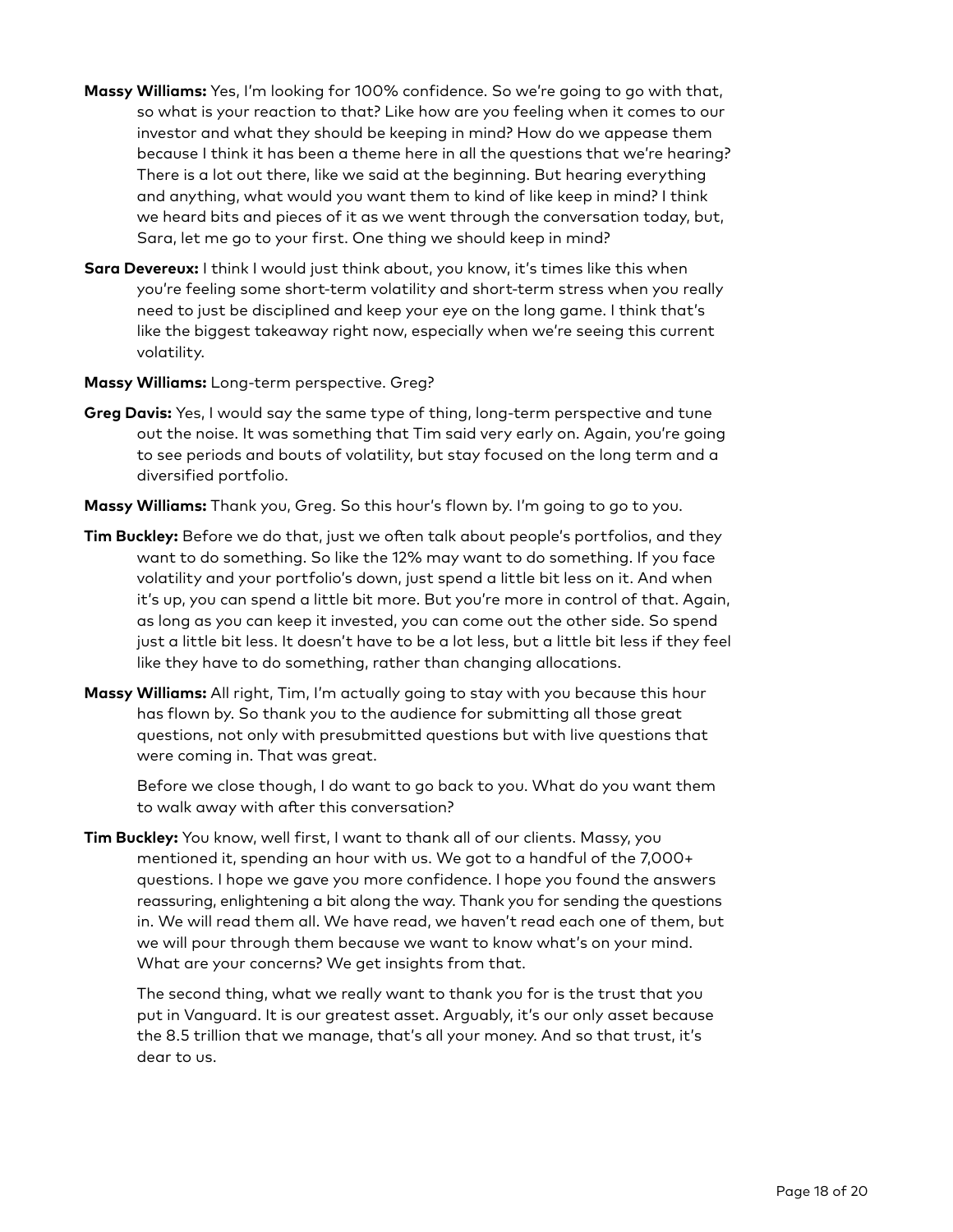I alluded to 30 years a few times tonight, that I celebrated my 30-year anniversary with Vanguard. That means I've seen a lot of investment trends come and go; and the four of us up here, we've navigated a few things. We have navigated market crashes, financial crises, and now a pandemic.

We have witnessed firsthand the efficacy and the power of the Vanguard philosophy. It may not be the most exciting cocktail chatter to talk about diversification across asset classes and markets, keeping costs in control, rebalancing, keeping an eye on taxes. It's not going to make you popular. So Greg and I aren't invited to a lot of places, a lot of social functions to talk investments with people.

But we do know that it is the most effective way to hit your goals, your longterm goals. And case in point on this. To our clients out there, if we look at how much better off you are this year versus last year, our clients on the whole are \$1.2 trillion better off right now this year than they were the last time we came to you a year ago. So stick with that Vanguard strategy, stay healthy, and have a great 2022.

**Massy Williams:** Thank you so much, Tim, and thank you to all of you were live with us. That was almost 32,000 I'm hearing viewers live. So thank you for that. Thank you for your time. We appreciate it, but as Tim just said, thank you for your trust at Vanguard.

Tim, Greg, Sara, thank you so much for all of your insight. I'm sure our viewers appreciated it.

And you, member of the Vanguard community, again, thank you. We are grateful for your time, and we hope that you've benefited from this session today. And we do want to hear from you, so you have a red button on your screen. Please click on it and share your feedback. How did you find tonight's session? How do you want us to continue to improve for future events? Let us know.

In a few weeks, you will receive an email with a link of a replay of this webcast. We hope you enjoy it.

As you just heard from all of our guests, the market is certainly complex. But investing doesn't have to be. And Tim just reminded us Vanguard Investment principles are still very much in line here. Focus on what you can control. Create clear and appropriate goals for your unique circumstances. Remain disciplined. Maintain a globally diversified portfolio across and within your asset classes. And take a long-term perspective. Sara just said it. And keep an eye on that cost. Everything I just cited, you can control, so focus on that.

Guess what, you don't have to do it alone. We're here to help, so please reach out to us and tell us how can we best serve you and support you to reach your financial goals in 2022 and beyond. On behalf of the team, Greg, Sara, and all of us here at Vanguard, thank you again. Have a wonderful 2022 and be well.

#### **END OF WEBCAST**